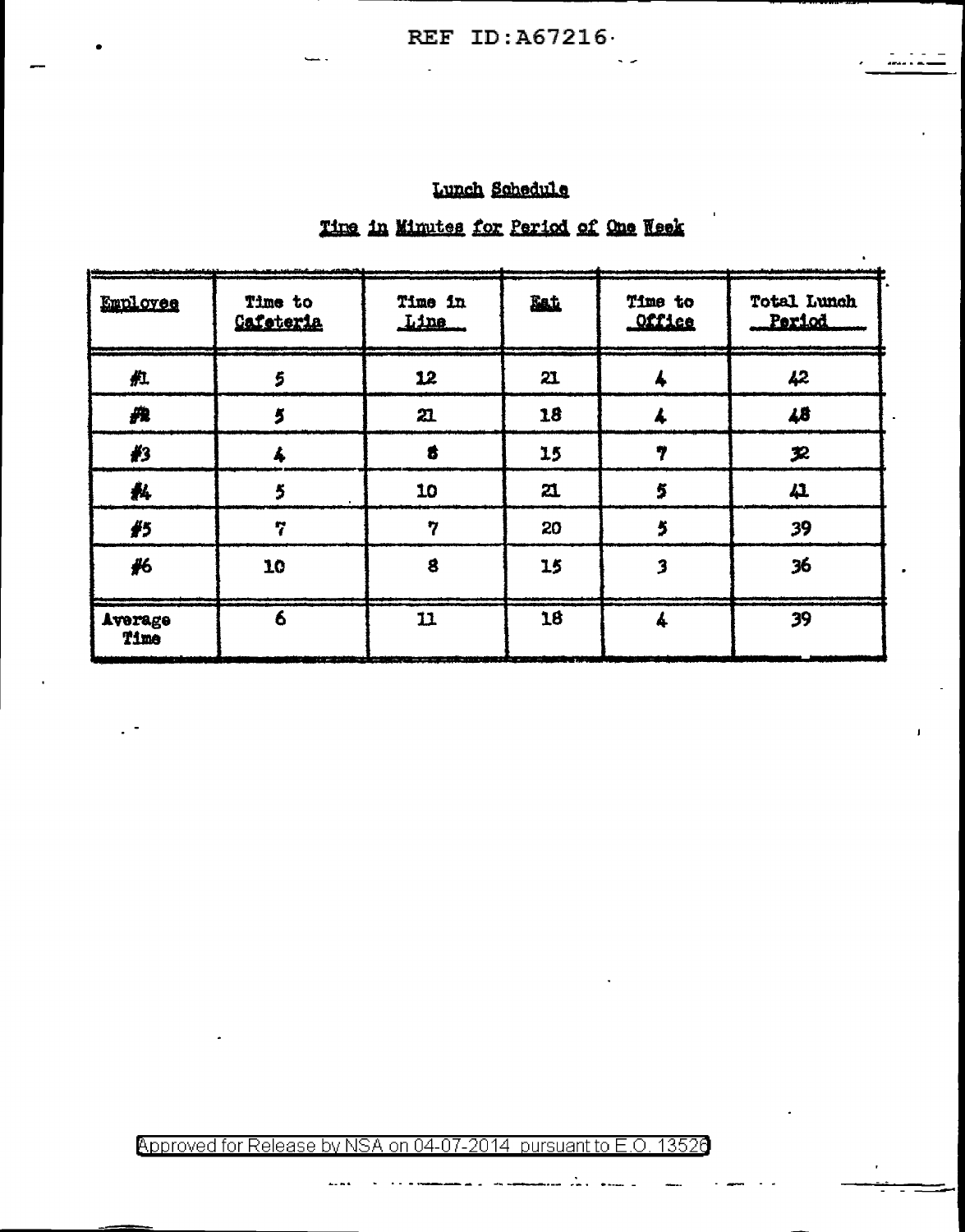# REF ID:A67216  $\sim$

**Concert Contract Concert** 

ᆕᆵ

**HOSPITAL** 

كالمحا

## Lunch Schedule

## B-II Branch, Swing Shift

# Time in Minutes for Period of One Week

| <u>Employee</u><br>$\bullet$ | Time to<br>Cafeteria | Time in<br><u>Line</u> | Eat | Time to<br>Office | Total Lunch<br>Period |
|------------------------------|----------------------|------------------------|-----|-------------------|-----------------------|
| ぬ                            | 7                    | 7                      | 25  | 7                 | 46                    |
| 款                            | 4                    | 12                     | 27  | 5                 | 48                    |
| #3                           | 10                   | 9                      | 29  | 8                 | 56                    |
| #4                           | 6                    | 7                      | 24  | 6                 | 43                    |
| Average<br>$m_{\text{max}}$  | 7                    | 9                      | 26  | 6                 | 48                    |